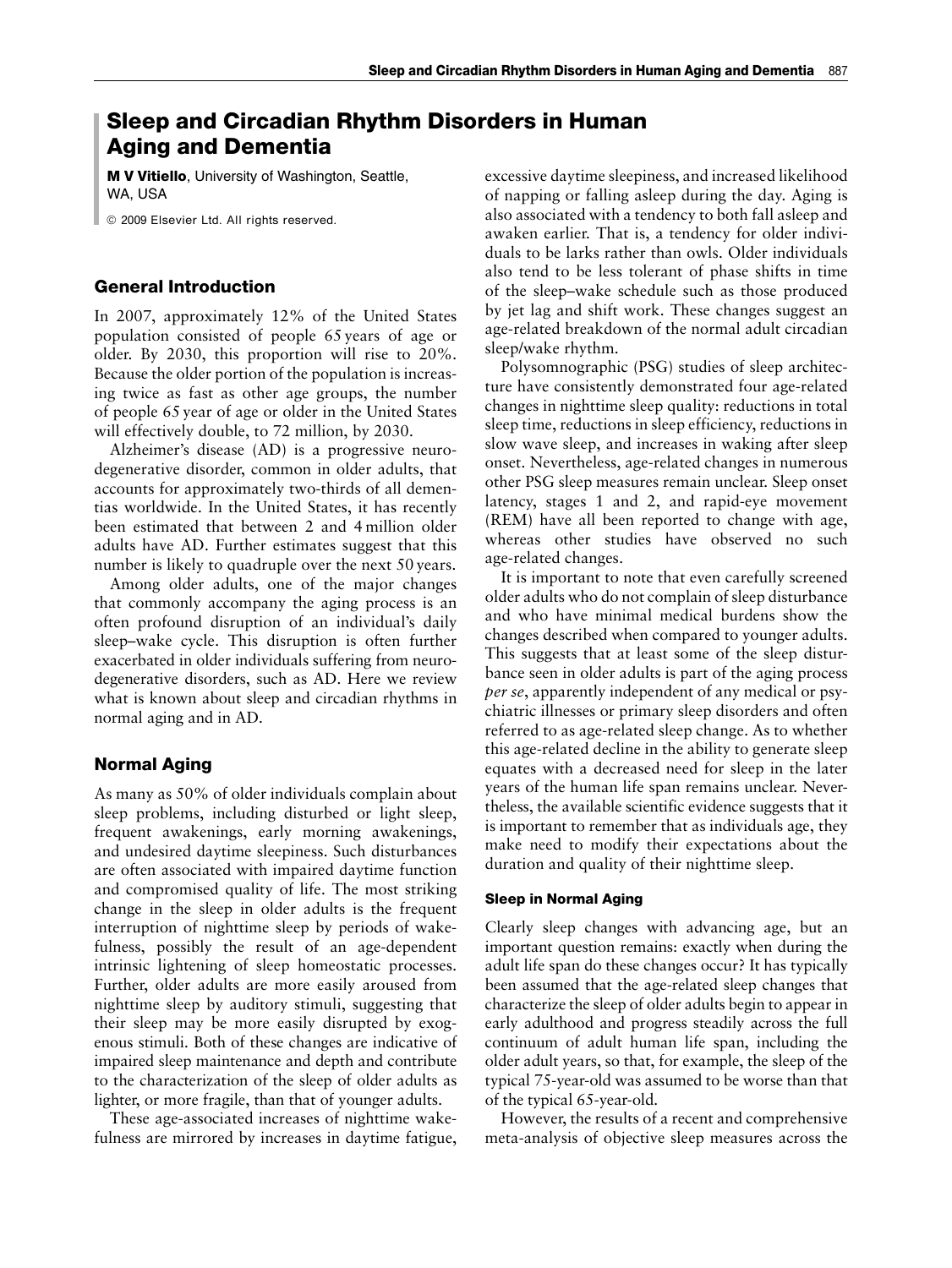human life span demonstrated that the bulk of the age-related changes seen in adult sleep patterns do not occur continuously across the human adult life span but, rather, occur between early adulthood, beginning at age 19, and that after age 60 changes in sleep macroarchitecture becomes effectively asymptote, declining only minimally from age 60 to age 102. These sleep changes across adult life-span are summarized in Table 1. When the full adult life span is examined (2391 adults, ages 19–102 years), such analyses confirmed the four most consistently reported age-related changes in PSG studies of sleep macroarchitecture: decreases in total sleep time (TST), decreases in sleep efficiency (SE), decreases in slow wave sleep (SWS), and increases in waking after sleep onset (WASO). Also confirmed were less consistently reported age-related sleep changes; increases in stage 1 (S1) and stage 2 (S2) sleep and decreases in REM sleep were all observed in their meta-analyses. Conversely, age-related changes in both sleep latency (SLAT) and REM latency (REMLAT) were minimal.

It is crucial to note that all these significant age changes in objectively assessed sleep architecture were found only when the full adult life span of 19–102 years was examined. When the sleep of only older adults (1142 adults, ages 60–102 years) was examined, the meta-analyses demonstrated that no sleep measures showed any significant age-related change within the older adult portion of the study sample, with the single exception of SE, which declined significantly but at a modest rate of  $\sim$ 3% per decade.

Table 1 Summary of significant findings from meta-analyses examining the association between various sleep measures and age

|                    | Adults 19-102<br>years <sup>a</sup> | Older adults<br>60–102 years <sup>b</sup> |
|--------------------|-------------------------------------|-------------------------------------------|
| Total sleep time   | ⇓                                   | $\Leftrightarrow$                         |
| Sleep latency      | $\Leftrightarrow$                   | $\Leftrightarrow$                         |
| WASO               | ⇑                                   | $\Leftrightarrow$                         |
| Sleep efficiency   | ⇓                                   | ⇓                                         |
| Stage $1$ $(\%)$   | ⇑                                   | $\Leftrightarrow$                         |
| Stage 2 (%)        |                                     | $\Leftrightarrow$                         |
| SWS (%)            | ⇓                                   | $\Leftrightarrow$                         |
| <b>REM (%)</b>     | ⇓                                   | $\Leftrightarrow$                         |
| <b>REM</b> latency | ⇔                                   | $\Leftrightarrow$                         |
|                    |                                     |                                           |

 $n = 2391$  adults.

 $b_n$  = 1142 adults.

From Ohayon MM, Carskadon M, Guilleminault C, and Vitiello MV (2004) Meta-analysis of quantitative sleep parameters from childhood to old age in healthy individuals: Developing normative sleep values across the human lifespan. Sleep 27(7): 1255-1273.  $\Downarrow$ , decreased;  $\Uparrow$ , increased;  $\Leftrightarrow$ , unchanged; REM, rapid-eye movement sleep; SWS, slow wave sleep; WASO, waking after sleep onset.

These findings were comparable for both older men and older women.

These findings seem counterintuitive and fly against our commonly held concepts of sleep changes with aging. However, it is important to remember that Ohayon and colleagues used very rigorous selection criteria, such that the subjects involved in the studies analyzed were not representative of the older population per se but, rather, were in excellent health and more likely represented individuals who were optimally or successfully aging. That is, these findings represent normative age-related changes in sleep architecture and not average sleep changes of the entire aging population. When various medical and psychiatric comorbidities that typically accompany the aging process were controlled for and optimal aging was examined, the bulk of age-related sleep changes occurred in early and middle adulthood (ages 19–60 years); after age 60, assuming the individual remained in good health, further age-related sleep changes were likely to be, at most, modest. Conversely, if such comorbidities were present, these minimal age-related sleep changes might well be exacerbated, consistent with the level of sleep-related complaints seen in the general aging population.

#### Circadian Rhythms in Normal Aging

Not only does the quality of sleep change across the human life span, but the timing of when that sleep occurs also apparently changes with aging. Circadian rhythms are those that occur within a period of 24 h (from the Greek about (*circa*) a day  $(dies)$ ), such as the adult human sleep–wake cycle. Interestingly, as with sleep, there is a considerable disparity in the conventional wisdom concerning circadian rhythms and aging and which evidence is supports or does not support these conventionally held beliefs. The conventional wisdom regarding what happens to human circadian processes with aging holds that (1) the circadian amplitude is reduced; (2) the circadian phase is advanced (i.e., the circadian rhythm moves earlier relative to the environment); (3) the circadian free-running period (tau) is shortened; and (4) the ability to tolerate rapid phase shifts, such as those experienced in shift work or rapid transmeridian travel (jet lag), declines.

However, the available evidence convincingly supports only two of these beliefs: that older people tend to have earlier circadian phases, with a corresponding tendency to go to bed and arise from bed earlier than younger adults; and that they have more trouble than younger adults adjusting to the rapid phase shifts due to shift work and jet lag, at least in terms of sleep quality, subjective complaint, and performance measures. Interestingly, the data in support of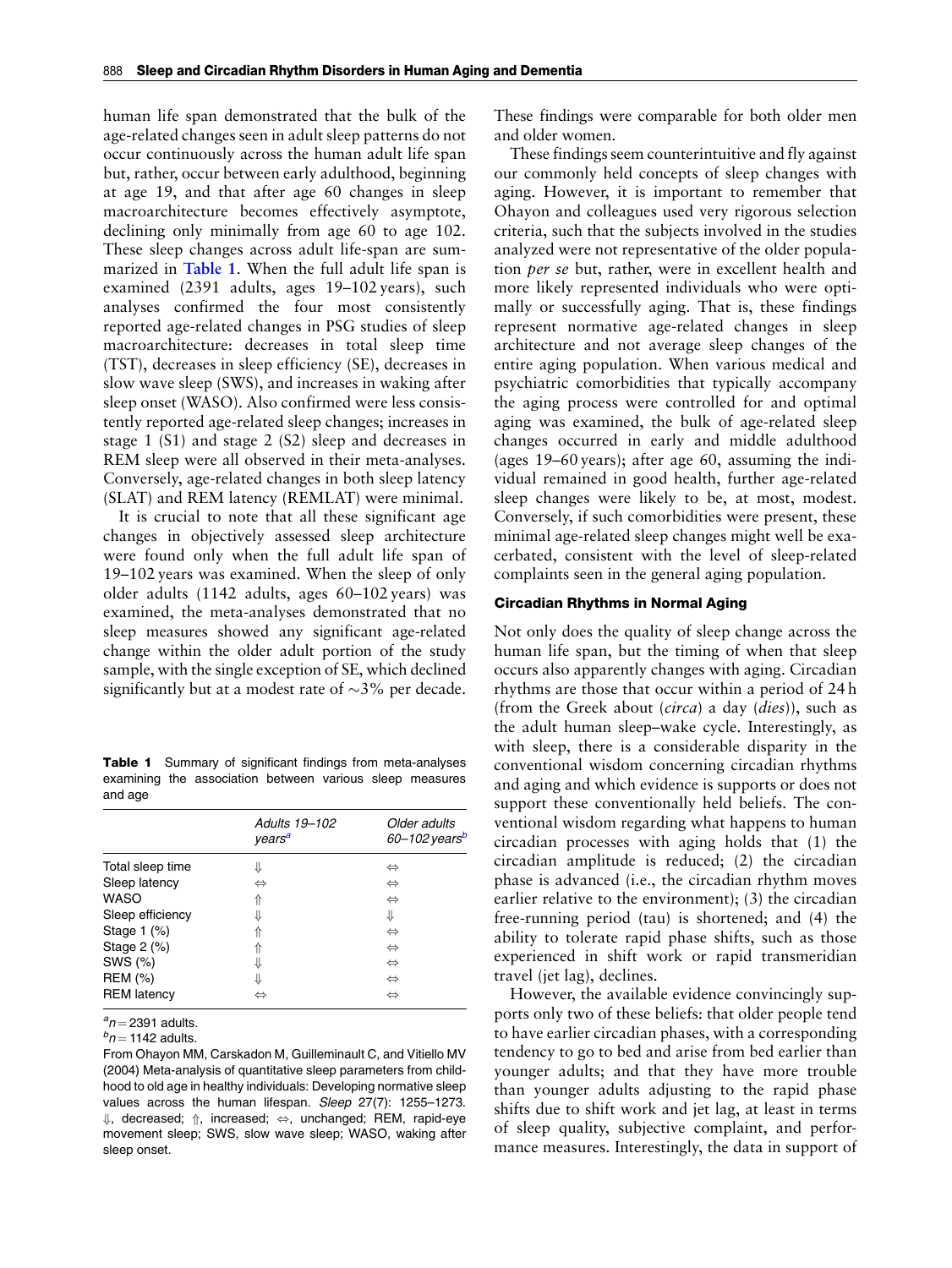diminished circadian amplitudes and shortened circadian taus in healthy older adults are, at best, equivocal. Again, it is important to note that these circadian changes are those seen in normal, or more accurately normative, aging, in which age-related health comorbidities have been carefully screened out.

### Excessive Daytime Sleepiness and Napping in Normal Aging

Two other commonly held assumptions about sleep and aging are that older adults typically report more excessive daytime sleepiness (EDS) and nap more than younger adults. Few community-based epidemiological studies have reported the prevalence of regular napping and its association with sleep complaints and other mental and physical health problems, especially in relation EDS. Somewhat counterintuitively, although epidemiological studies typically show a significant increase in the prevalence of regular napping with advancing age, EDS does not demonstrate a similar increase in prevalence among older adults. Consistent with the findings already described for nighttime sleep measures, very recent findings indicate that the presence of comorbidities (medical illness, depression, etc.) is highly associated with the likelihood of an older adult reporting regular napping or EDS. That is, healthy older adults, even those complaining of significant nighttime sleep disturbance, are much less likely to report regular napping or EDS than their more health-burdened cohorts.

There is considerable debate as to whether regular napping among older adults, particularly those in good health, may be beneficial to daytime wakefulness or perhaps detrimental to their nighttime sleep propensity. Studies of naps in healthy noncomplaining older adults demonstrated that napping had only a mild to moderate impact on nighttime sleep quality and may even result in improved postnap cognitive performance. However, these results should be interpreted with caution because, again, it is important to emphasize that the subjects involved were carefully screened healthy older adults. It is unclear if similar results would be obtained, for example, with a sample of older insomniacs.

#### Causes of Sleep and Circadian Disturbances in Older Adults

It is often repeated that epidemiological studies report that as much as 50% of older adults complain of significant, chronic sleep disturbance. However, it is important to keep in mind that the other 50% of older adults do not so complain. As previously reviewed, the sleep of very healthy older adults changes only very slowly across the later human life span. Conversely it has also been shown that older adults who do not complain of any sleep problems nevertheless have objective sleep quality that is markedly compromised (e.g., less TST, less SE, less SWS, and more WASO) compared to that of healthy, non-sleep-complaining, younger adults. Nevertheless, there are many factors in addition to the age-related sleep and circadian changes already discussed that contribute to the significant sleep disturbance reported by half of all older adults. These include (1) medical and psychiatric comorbidities and their treatments, such as cardiovascular disease, arthritis, depression, or AD and many of the drugs used to treat them; (2) primary sleep disorders, many of which, such as sleep apnea, restless legs syndrome, and REM behavior disorder, tend to occur with increasing frequency in older adults; (3) the many behavioral, environmental, and social factors, often collectively referred to as sleep hygiene, that have the potential to maximize or compromise an individual's sleep quality; and (4) some combination of these factors. A more comprehensive list of such contributing factors with specific examples appears in Table 2.

|  | Table 2 Causes of poor sleep in older adults |
|--|----------------------------------------------|
|--|----------------------------------------------|

| Cause/problem            | Examples                                                                    |
|--------------------------|-----------------------------------------------------------------------------|
| Physiological            | Age-related sleep change                                                    |
|                          | Age-related circadian rhythm change                                         |
|                          | (phase advance)                                                             |
| <b>Medical illnesses</b> | Arthritis or other conditions causing<br>chronic or intermittent pain       |
|                          | Chronic cardiac or pulmonary disease                                        |
|                          | Gastro-esophageal reflux disorder                                           |
| Psychiatric illnesses    | Depression                                                                  |
|                          | Alzheimer's disease                                                         |
| Medications              | Diuretics (leading to nocturnal<br>awakenings)                              |
|                          | Inappropriate use of OTC medications                                        |
| Primary sleep disorders  | Sleep disordered breathing (sleep<br>apnea)                                 |
|                          | Restless legs syndrome                                                      |
|                          | <b>RFM</b> behavior disorder                                                |
| Behavioral/social        | Retirement/lifestyle change reducing<br>need for regular bed and rise times |
|                          | Death of a family member or friend                                          |
|                          | Inappropriate use of social drugs                                           |
|                          | Transmeridian air travel                                                    |
|                          | Napping                                                                     |
| Environmental            | Bedroom environment (e.g., ambient<br>noise, temperature, light, bedding)   |
|                          | Moving to a new home or downsizing                                          |
|                          | to a smaller space or a retirement                                          |
|                          | community or related facility                                               |
|                          | Institutionalization                                                        |

OTC, over-the-counter; REM, rapid-eye movement. Reproduced from Vitiello MV (2006) Sleep in normal aging. Sleep Medicine Clinics 1(2): 171–176, with permission from Elsevier.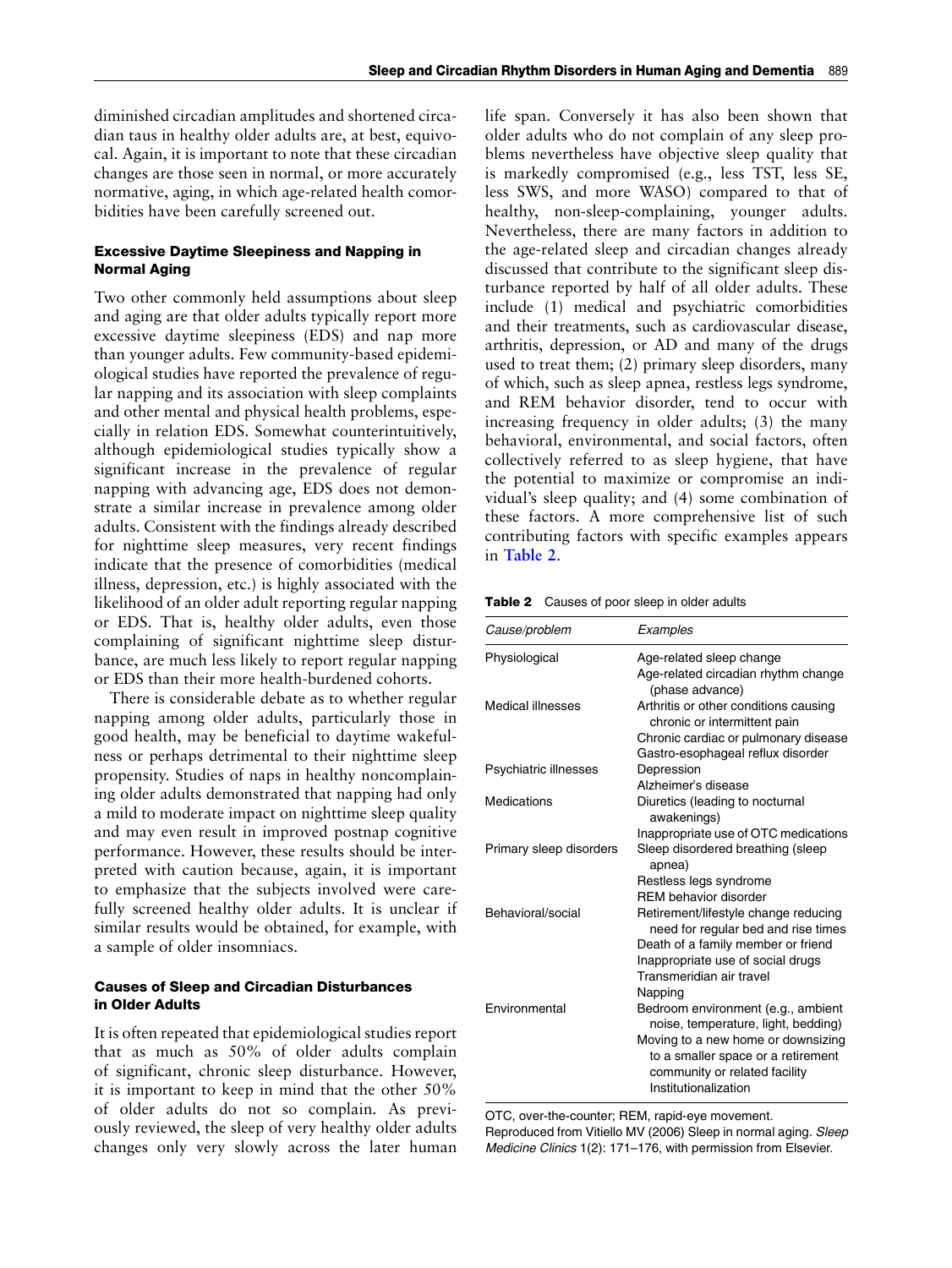## Alzheimer's Dementia

Both normal aging and AD are associated with disturbances in the daily sleep–wake cycle, although the disturbances in AD are typically much more severe. Within the AD population itself, significant sleep disturbances are quite common, affecting as much as half of community- and clinic-based samples.

For AD patients, sleep disturbance adds an additional burden to the compromised function and quality of life directly attributable to dementia. For AD caregivers, disturbances in patients' sleep and nighttime behavior, particularly the reduced nighttime sleep time, increased nighttime wakefulness, and wandering that commonly require considerable caregiver attention, with a subsequent chronic sleep loss for the caregivers themselves, are a significant source of physical and psychological burden and are often cited as one of the principal reasons for a family's decision to institutionalize a demented person.

#### The Biological Bases of Sleep Disturbances in AD

The sleep disturbances that accompany early-stage or mild dementia are remarkable in that they appear as exacerbations of the sleep changes found in normal aging rather than as unique disease-related phenomena. The sleep of AD patients is marked by an increased duration and frequency of awakenings, decreased SWS and REM sleep, and more daytime napping. Damage to neuronal pathways that initiate and maintain sleep is the most likely cause of the acceleration of these age-related sleep changes in AD patients. These compromised neural structures, including the suprachiasmatic nucleus (SCN) of the hypothalamus and neuronal pathways originating in subcortical regions, also regulate arousal and the sleep–wake cycle. Recent work suggested that at least some of the sleep disruption seen in AD many be an inherent trait, probably linked to apolipoprotein E (APO E) status, such that AD patients positive for the APO E  $\varepsilon$ 4 allele show greater sleep disruption over time.

There is considerable evidence that sleep disturbance grows more severe with increasing severity of AD. However, the moderate, or intermediate, stages of the disease are typically when most other behavioral disturbances occur with peak frequency. The breakdown of the basic circadian sleep–wake rhythm of dementia patients can be severe and in extreme cases may lead to an extremely fragmented sleep–wake pattern or nearly complete day–night sleep pattern reversals. In endstage AD, patients may appear to sleep throughout most of the day and night, awakening only for brief periods. However, as of this time there have been no prospective longitudinal studies of sleep in AD that

would inform an accurate understanding of both the course and the individual differences of these sleep disturbances. This remains an important gap in both the biology and therapeutics of sleep disturbances in demented patients.

The current standard of care for treating cognitive disorders in AD is the use of oral acetylcholinesterase inhibitors. These drugs may improve sleep patterns in some AD patients, particularly by increasing REM sleep. Because they act by enhancing cholinergic transmission in the brain, the involvement of both forebrain and brain stem cholinergic nuclei in regulating sleep–wake cycles and arousal forms the rationale for expecting both positive and negative sleep effects with use of these agents.

#### Circadian Rhythm Disorder in AD

AD patients commonly manifest a breakdown of their circadian sleep–wake rhythm. Termed irregular sleep–wake rhythm disorder (ISWRD), this perturbation of circadian rhythmicity is commonly associated with neurological impairment in older adults, such as the deficits experienced by AD patients. ISWRD is characterized by the relative absence of a circadian pattern in the sleep–wake cycle. Total sleep time can well be comparatively normal, but, instead of being consolidated into a single long relatively continuous major sleep period, sleep times are shortened and, in extreme cases, relatively brief sleep periods are distributed almost randomly throughout the day and night. The cause, or more likely the causes, of this association are unknown, but AD-related damage to the SCN, locus of the circadian pacemaker, is clearly implicated as an important, if not a major, etiological factor. Experimental ablation of the SCN in animals produces a loss of circadian rhythmicity that strongly resembles the sleep–wake pattern typically seen in older adults with dementing disorders, particularly in the later stages of the dementia. However, it is important to note that clinical studies, the bulk of which have been carried out in older adults with dementia (particularly AD), have rarely used formal sleep diagnostic criteria for ISWRD.

Although complaints of nighttime sleep fragmentation and daytime napping have been consistently reported to increase with age, the weight of the available evidence strongly indicates that, although the prevalence of ISWRD increases with age, this increase is secondary to the increased prevalence of associated medical disorders with advancing age. Age is apparently not an independent risk factor for ISWRD; rather, it is probably the age-related medical comorbidities which constitute the main risk factors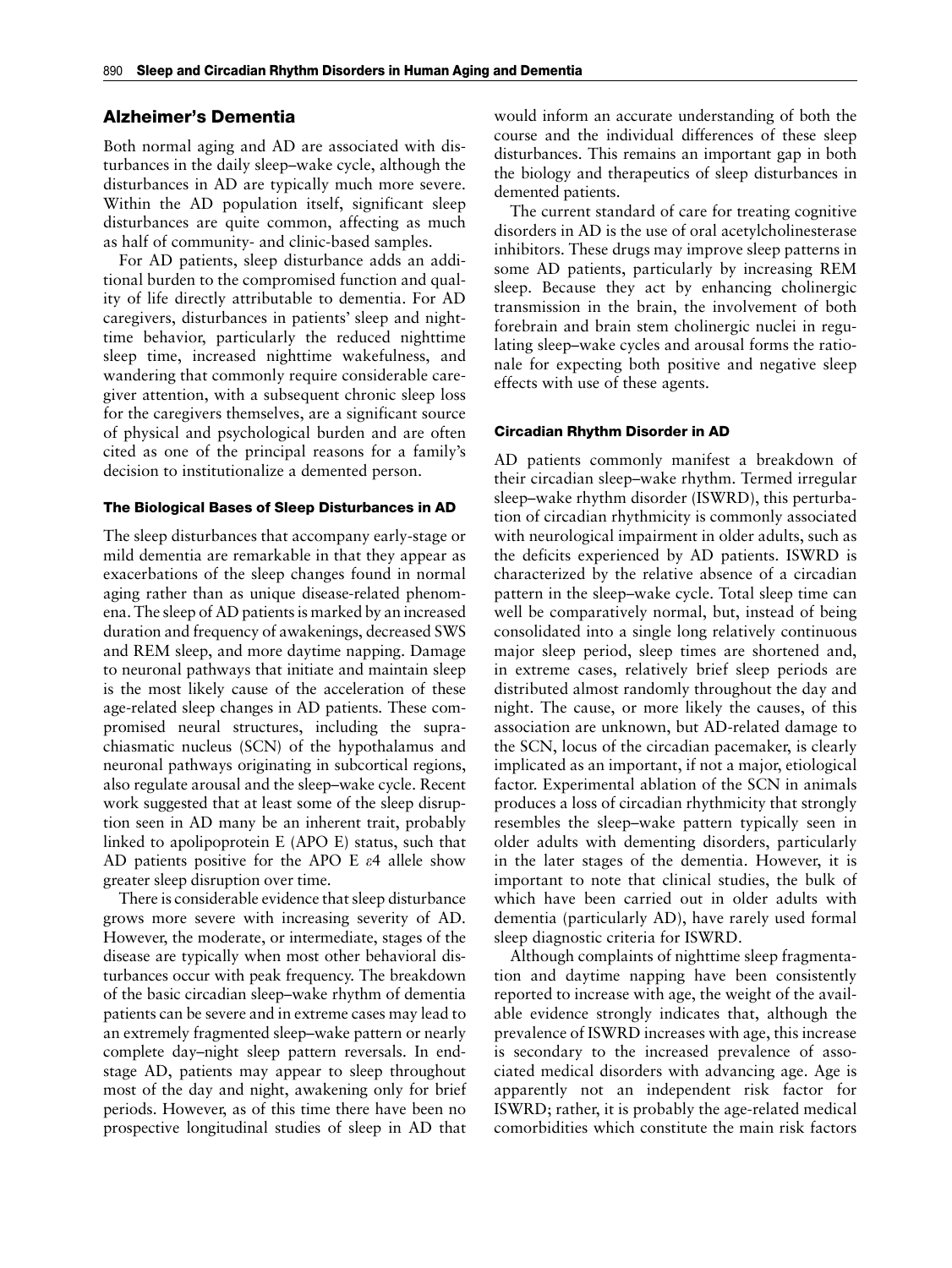for sleep pathology, including both increasing disturbances in sleep architecture and the increase in prevalence of ISWR with advancing age. ISWRD is particularly associated with neurological impairment in older adults, most significantly AD.

Although there is no direct evidence for a genetic basis for ISWRD, there are several lines of evidence that suggest that the sleep disturbance seen in AD is at least partially based on genetic factors. Actigraphic studies of AD patients have demonstrated longitudinal deterioration of sleep quality, and most of this longitudinal variance in sleep appears to be related to an inherent trait of the individual patient. This suggests that genetic factors may help determine the ultimate course and level of sleep deterioration seen in a given AD patient, a hypothesis consistent with research indicating that much circadian variation in physiological systems is controlled by a limited number of similar genes across species. Regardless, the tentative relationship of genetic factors as a risk for ISWRD remains to be fully explored.

Older adults are exposed to reduced light levels in their daily lives relative to younger individuals. This reduction may be exacerbated by disorders of vision, which are common in older adults and which many further attenuate the impact of ambient light on the SCN. Finally, the SCN itself is adversely impacted by age. The impact of each of these factors is magnified in patients with AD, including those who are community dwelling, who have been shown to be exposed to less light than age-matched healthy normal controls. Furthermore, the retina and the optic nerve can both be compromised in AD. Older adults, especially those who are institutionalized, are exposed to less intense light than younger people, but questions remains as to the importance of reduced light exposure as an etiological factor in ISWRD.

## Other Causes of Sleep and Circadian Disturbances in AD

Population-based studies examining the causes, incidence, and persistence of sleep disturbances in AD patients are lacking; consequently, little is known about the risk factors for their development. Therefore, we must look to the literature concerning sleep disturbance in the nondemented elderly and factor this with clinical assessments of individual patients to make informed inferences about the AD population. Certainly the same neurodegenerative mechanisms that result in the evolving cognitive deficits seen in AD are a potential primary cause of the sleep disruption seen in this population. However, it is important to recognize that sleep can be disrupted for many other reasons as well. The likely major

causes of sleep disruption in AD, as with normal aging, include (1) physiological changes that arise as part of normal nonpathological aging; (2) sleep problems due to comorbid physical or mental health conditions, including AD, and possibly their treatments; (3) primary sleep disorders; (4) poor sleep hygiene or sleep-related habits; or (5) commonly, some combination of these factors.

Studies of patients living in institutional settings provide much of the available information about sleep and circadian disturbance in cognitively impaired patients. Environmental factors that promote circadian dysregulation in dementia patients living in such settings include light, noise, activity schedules, and the needs of staff. Ambient light levels are typically too low in many congregate care facilities to support natural light-dependent internal rhythms, and noisy conditions, especially during the night, are both common and inimical to sleep. The staffing schedules and timing of specific activities in many facilities that care for demented people may be driven less by the needs of the patients than by compliance with federal and state requirements governing nursing-home operations. Regulatory requirements in general fail to incorporate many of the positive evidence-based practices found to be beneficial for demented residents, focusing more attention on feeding and bathing schedules, injury prevention, and detection of medical problems than on sleep and other issues related to quality of life.

# Conclusion

Previously it was assumed that sleep and circadian rhythms decline inexorably with advancing age. However, recent research shows that, at least for health older adults, most of the age changes in sleep that have typically been thought to progress steadily across the adult human life span actually occur before age 60 and that adults over age 60 who remain healthy can expect their sleep quality to remain relatively stable as they age. Similarly age-related changes in circadian changes, again in older adults free of comorbid illnesses, are not as marked as was previously assumed. However, even healthy older adults tend to have earlier circadian phases, with a corresponding tendency to go to bed and arise from bed earlier than younger adults and to experience more trouble than younger adults adjusting to the rapid phase shifts such as those experienced in shift work and jet lag, at least in terms of sleep quality, subjective complaint, and performance measures.

Although sleep quality and circadian rhythms are apparently relatively well preserved in healthy older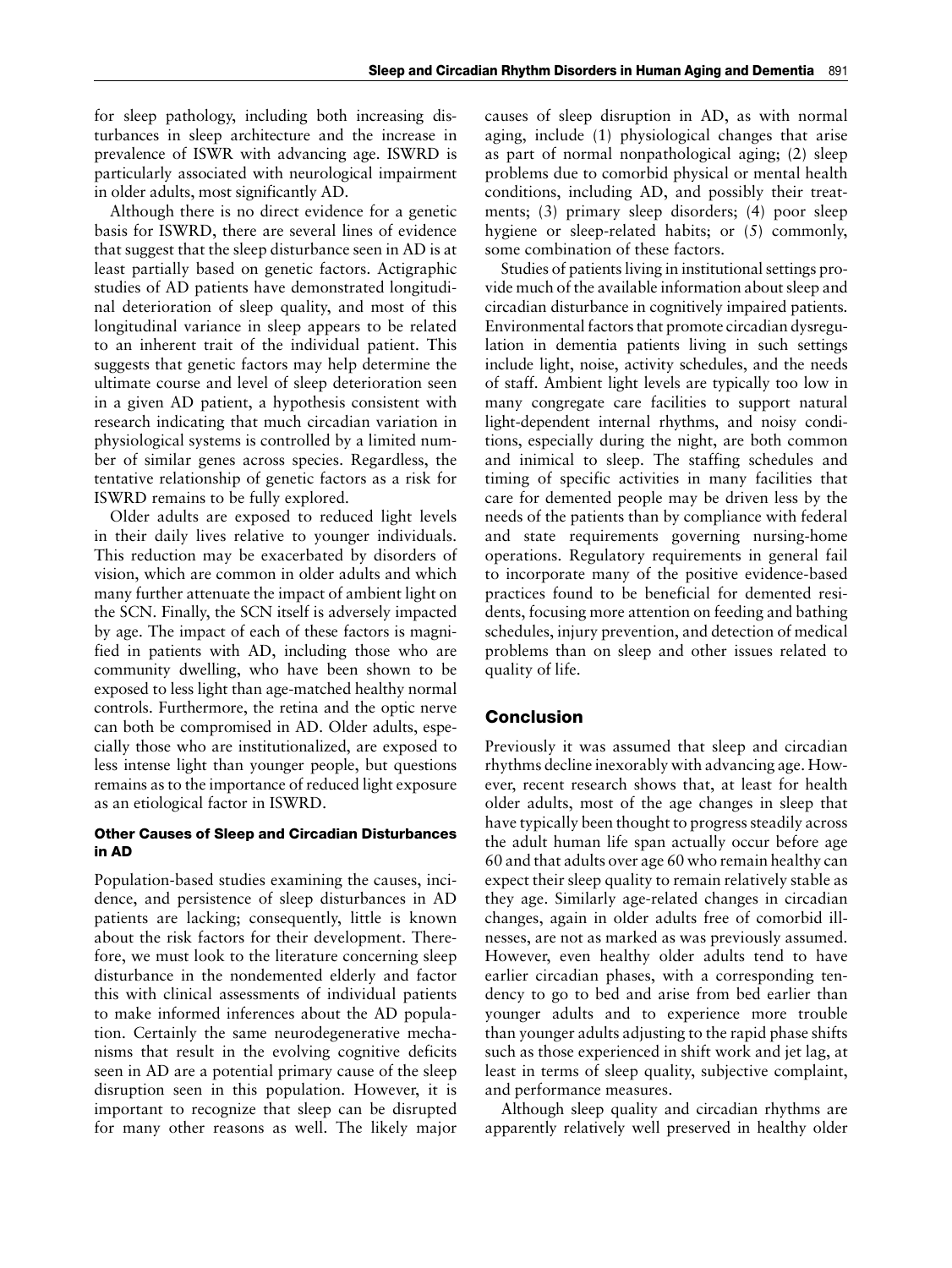adults, the negative impact of age-related comorbid illnesses on sleep and circadian rhythms is also clear. AD is a classic example of this negative impact, with AD patients typically demonstrating progressively fragmented sleep and irregular circadian rhythms with increasing severity of the disease.

Nevertheless, there is a growing body of evidence that the sleep quality and circadian rhythmicity of AD patients can, like those of other less-than-healthy older adults, be improved through nonpharmacological treatment approaches, whether the AD patients are community dwelling or institutionalized. Such groundbreaking work offers a firm foundation for future efforts to improve the sleep and related circadian rhythms of older adults, regardless of their health status.

See also: Aging of the Brain and Alzheimer's Disease; Alzheimer's Disease: An Overview; Alzheimer's Disease: Molecular Genetics; Alzheimer's Disease: Transgenic Mouse Models; Animal Models of Alzheimer's Disease; Brain Glucose Metabolism: Age, Alzheimer's Disease and ApoE Allele Effects; Genetics of Circadian Disorders in Humans; Psychiatric Disorders Associated with Disturbed Sleep and Circadian Rhythms; Shift Work and Circadian Rhythms.

## Further Reading

- Alessi CA, Martin JL, Webber AP, Cynthia Kim E, Harker JO, and Josephson KR (2005) Randomized, controlled trial of a nonpharmacological intervention to improve abnormal sleep/wake patterns in nursing home residents. Journal of the American Geriatrics Society 53: 803–810.
- Alessi CA and Schnelle JF (2000) Approches to sleep disorders in the nursing home setting. Sleep Medicine Reviews 4(1): 45–56.
- Ancoli-Israel S, Gehrman P, Martin JL, et al. (2003) Increased light exposure consolidates sleep and strengthens circadian rhythms in severe Alzheimer's disease patients. Behavioral Sleep Medicine 1: 22.
- Bonnefond A, Harma M, Hakola T, Sallinen M, Kandolin I, and Virkkala J (2006) Interaction of age with shift-related sleepwakefulness, sleepiness, performance, and social life. Experimental Aging Research 32(2): 185–208.
- Campbell SS, Murphy PJ, and Stauble TN (2005) Effects of a nap on nighttime sleep and waking function in older subjects. Journal of the American Geriatrics Society 53: 48–53.
- Cajochen C, Munch M, Knoblauch V, Blatter K, and Wirz-Justice A (2006) Age-related changes in the circadian and homeostatic regulation of human sleep. Chronobiology International 23(1–2): 461–474.
- Dijk DJ, Duffy JF, and Czeisler CA (2001) Age-related increase in awakenings: Impaired consolidation of nonREM sleep at all circadian phases. Sleep 24(5): 565–577.
- Dijk DJ, Duffy JF, Riel E, Shanahan TL, and Czeisler CA (1999) Ageing and the circadian and homeostatic regulation of human sleep during forced desynchrony of rest, melatonin and temperature rhythms. Journal of Physiology 516: 611–627.
- Duffy JF, Zeitzer JM, Rimmer DW, Klerman EB, Dijk DJ, and Czeisler CA (2002) Peak of circadian melatonin rhythm

occurs later within the sleep of older subjects. American Journal of Physiology, Endocrinology and Metabolism 282(2): E297–E303.

- Foley DJ, Ancoli-Israel S, Britz P, and Walsh J (2004) Sleep disturbances and chronic disease in older adults: Results of the 2003 National Sleep Foundation Sleep in America Survey. Journal of Psychosomatic Research 56: 497–502.
- Foley DJ, Monjan AA, Brown SL, Simonsick EM, Wallace RB, and Blazer DG (1995) Sleep complaints among older persons: An epidemiological study of three communities. Sleep 18: 425–432.
- Foley DJ, Monjan AA, Simonsick EM, Wallace RB, and Blazer DG (1999) Incidence and remission of insomnia among elderly adults: An epidemiologic study of 6,800 persons over three years. Sleep 22(supplement 2): S366–S372.
- Foley DJ, Vitiello MV, Bliwise DL, Ancoli-Israel S, Monjan AA, and Walsh JK (2007) Frequent napping is associated with excessive daytime sleepiness, depression, pain and nocturia in older adults: Findings from the national sleep foundation "2003 sleep in America'' poll. American Journal of Geriatric Psychiatry 15: 344–350.
- Hoffman MA and Swaab DF (2006) Living by the clock: The circadian pacemaker in older people. Ageing Research Review 5(1): 33–51.
- Martin JL, Webber AP, Alam T, Harker JO, Josephson KR, and Alessi CA (2006) Daytime sleeping, sleep disturbance, and circadian rhythms in the nursing home. American Journal of Geriatric Psychiatry 4: 121–129.
- McCurry SM, Gibbons LE, Logsdon RG, Vitiello MV, and Teri L (2005) Nighttime insomnia treatment and education for Alzheimer's disease: A randomized, controlled trial. Journal of the American Geriatrics Society 53: 793–802.
- McCurry SM, Logsdon RG, Teri L, and Vitiello MV (2007) Evidence-based psychological treatments for older adult sleep disorders. Psychology and Aging 22(1): 18–27.
- Monk TH (2005) Aging human circadian rhythms: Conventional wisdom may not always be right. Journal of Biological Rhythm 20(4): 366–374.
- Monk TH, Buysse DJ, Carrier J, Billy BD, and Rose LR (2001) Effects of afternoon "siesta" naps on sleep, alertness, performance, and circadian rhythms in the elderly. Sleep 24(6): 680–687.
- Ohayon MM, Carskadon MA, Guilleminault C, and Vitiello MV (2004) Meta-analysis of quantitative sleep parameters from childhood to old age in healthy individuals: Developing normative sleep values across the human lifespan. Sleep 27(7): 1255–1273.
- Rybarczyk B, Stepanski E, Fogg L, Lopez M, Barry P, and Davis A (2005) A placebo-controlled test of cognitive behavioral therapy for comorbid insomnia in older adults. Journal of Consulting Clinical Psychology 73(6): 1164–1174.
- Van Someren EJ (2000) Circadian and sleep disturbances in the elderly. Experimental Gerontology 35(9–10): 1229–1237.
- Van Someren EJ, Riemersma RF, and Swaab DF (2002) Functional plasticity of the circadian timing system in old age: Light exposure. Progress in Brain Research 138: 205–231.
- Vitiello MV (2000) Effective treatment of sleep disturbances in older adults. Clinical Cornerstone 2(5): 16–27.
- Vitiello MV (2006) Sleep in normal aging. Sleep Medicine Clinics 1(2): 171–176.
- Vitiello MV and Borson S (2001) Sleep disturbances in patients with Alzheimer's disease: Epidemiology, pathophysiology and management. CNS Drugs 15(10): 777–796.
- Vitiello MV, Larsen LH, and Moe KE (2004) Age-related sleep change: Gender and estrogen effects on the subjective-objective